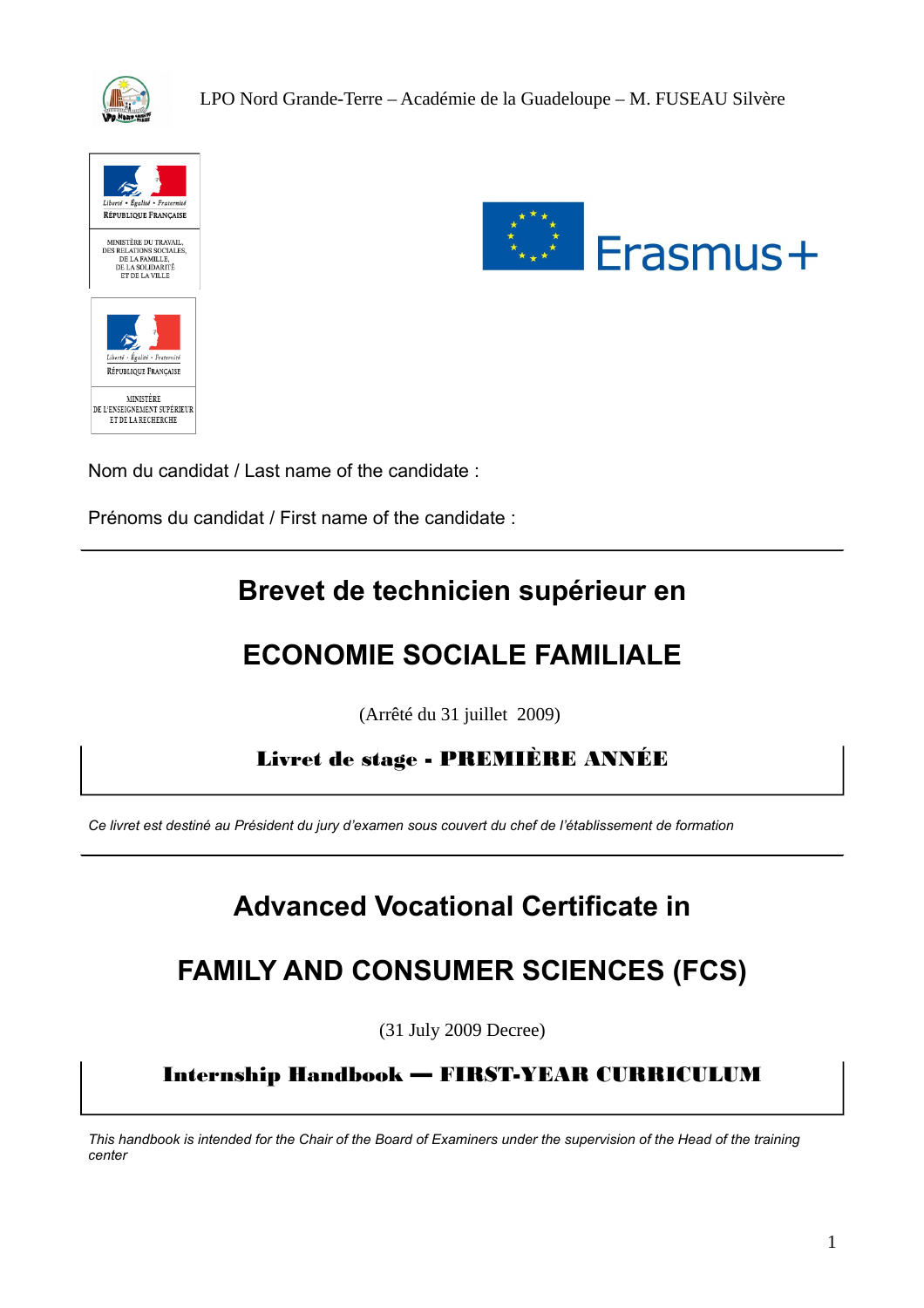

| <b>STUDENT INTERN:</b>                   |                          |               |
|------------------------------------------|--------------------------|---------------|
| Legal name of the candidate :            |                          | Married name: |
| First name (s):                          | Date and place of birth: |               |
| <b>TRAINING INSTITUTE:</b>               |                          |               |
| <b>Full Mailing Address:</b>             |                          |               |
| Phone:                                   | Fax:                     | E-mail:       |
| By delegation:                           |                          |               |
| <b>Coordinating teacher's full name:</b> |                          |               |
|                                          |                          |               |
| <b>HOST ORGANIZATION:</b>                |                          |               |
| <b>HOST SITE/INSTITUTION:</b>            |                          |               |
| <b>Full Mailing Address:</b>             |                          |               |
| Phone:                                   | Fax:                     | E-mail:       |
| By delegation:                           |                          |               |
| Title/Position:                          |                          |               |
| COLLABORATIVE ENVIRONMENT:               |                          |               |
| STAFF CONCERNED WITH THE INTERNSHIP:     |                          |               |
| - On-Site Supervisor:                    |                          |               |
| - Other On-Site Staff Members :          |                          |               |
| <b>INTERNSHIP DURATION:</b>              | weeks                    |               |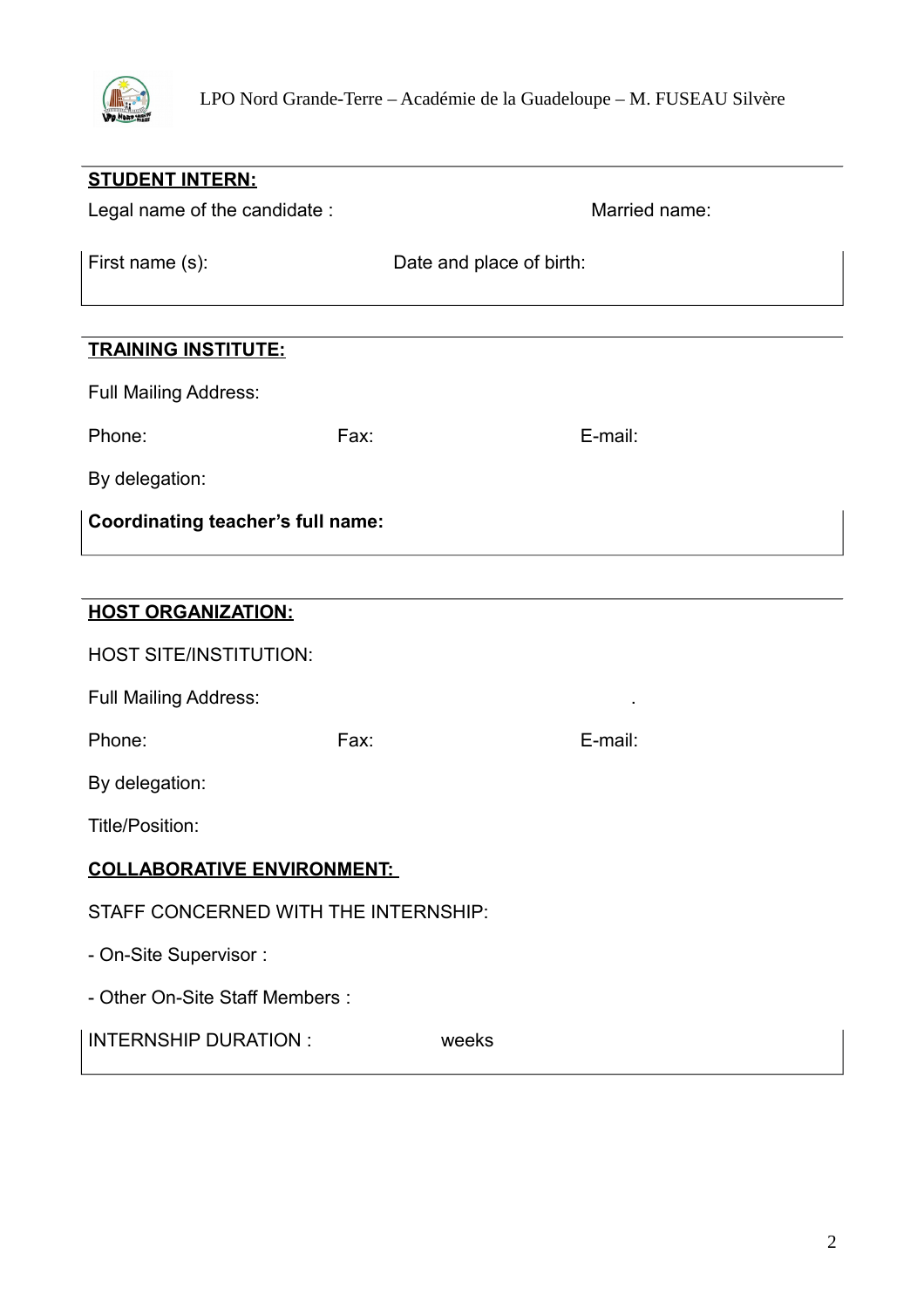

LPO Nord Grande-Terre – Académie de la Guadeloupe – M. FUSEAU Silvère

Within the course of their two-year training, students are required to complete two internships. These internships contribute to cumulative work experiences which favor the development of the student's personal and professional project. They participate in her/his future integration into the workplace.

For first-year students, the duration of the internship is six-or-seven week long and it contributes to achieving the goals of the training program, specifically:

- Comprehending the reality and diversity of the workplace,
- Assessing professional situations,
- Putting into practice the skills specified in the certification framework,
- Carrying out activities in full or partial autonomy under the responsibility of an on-site supervisor,
- Mobilizing, strengthening and enhancing the knowledge, procedures and techniques acquired in the training center.

**The activities assigned to the student intern must match the skills described in the certification framework in compliance with the objectives of the degree.**

## Certification Framework for Qualified Professionals in Family And Consumer Sciences

| <b>FUNCTION</b>                                                    | <b>ACTIVITY</b>                                                                                                                            | <b>TASKS</b>                                                                                                                                                                                                                                                                                                                                                  |
|--------------------------------------------------------------------|--------------------------------------------------------------------------------------------------------------------------------------------|---------------------------------------------------------------------------------------------------------------------------------------------------------------------------------------------------------------------------------------------------------------------------------------------------------------------------------------------------------------|
| <b>TECHNOLOGICAL</b><br><b>EXPERTISE AND</b><br><b>COUNSELLING</b> | <b>Operation/Project budget</b><br>management                                                                                              | - Collecting and sorting through financial data to create a<br>balance sheet<br>- Setting up budgets and carrying out their action points<br>Appraising financial solutions (grants, subsidies)<br>- Assisting in the drafting of the budget of a program or<br>in the financing of a project and following it through<br>Balancing a budget and curbing debt |
|                                                                    | <b>Household budget counselling</b>                                                                                                        | Monitoring accounts (insurances, maintenance<br>services, utilities, )                                                                                                                                                                                                                                                                                        |
|                                                                    | <b>Flux management improvement</b><br>and counselling work: energy<br>and water utilities, wastes                                          | - Collecting and updating data<br>- Analyzing need and demand<br>Producing technical studies                                                                                                                                                                                                                                                                  |
|                                                                    | <b>Product, materials and</b><br>equipment purchase consulting                                                                             | Taking part in the drafting of technical specifications<br>Submitting solutions, conditions of implementation,<br>supervision and assessment<br>- Providing assistance during negotiations as part of                                                                                                                                                         |
|                                                                    | <b>Supervision and counselling</b><br>for technical studies of housing<br>issues                                                           | guidance services<br>- Negotiating with contractors                                                                                                                                                                                                                                                                                                           |
|                                                                    | <b>Grant application process</b><br>supervision and counselling in<br>the context of housing<br>rehabilitation and improvement<br>programs | Legal monitoring<br>Controlling rightful access to grants<br>Preparing aid and benefits applications files<br>Following through cases                                                                                                                                                                                                                         |
|                                                                    | <b>Rental property management</b>                                                                                                          | Communicating technical and/or legal information to<br>tenants<br>Conducting inventories<br>Passing on information to competent services<br>Managing arrears/late rental payments<br>Improving operational quality                                                                                                                                            |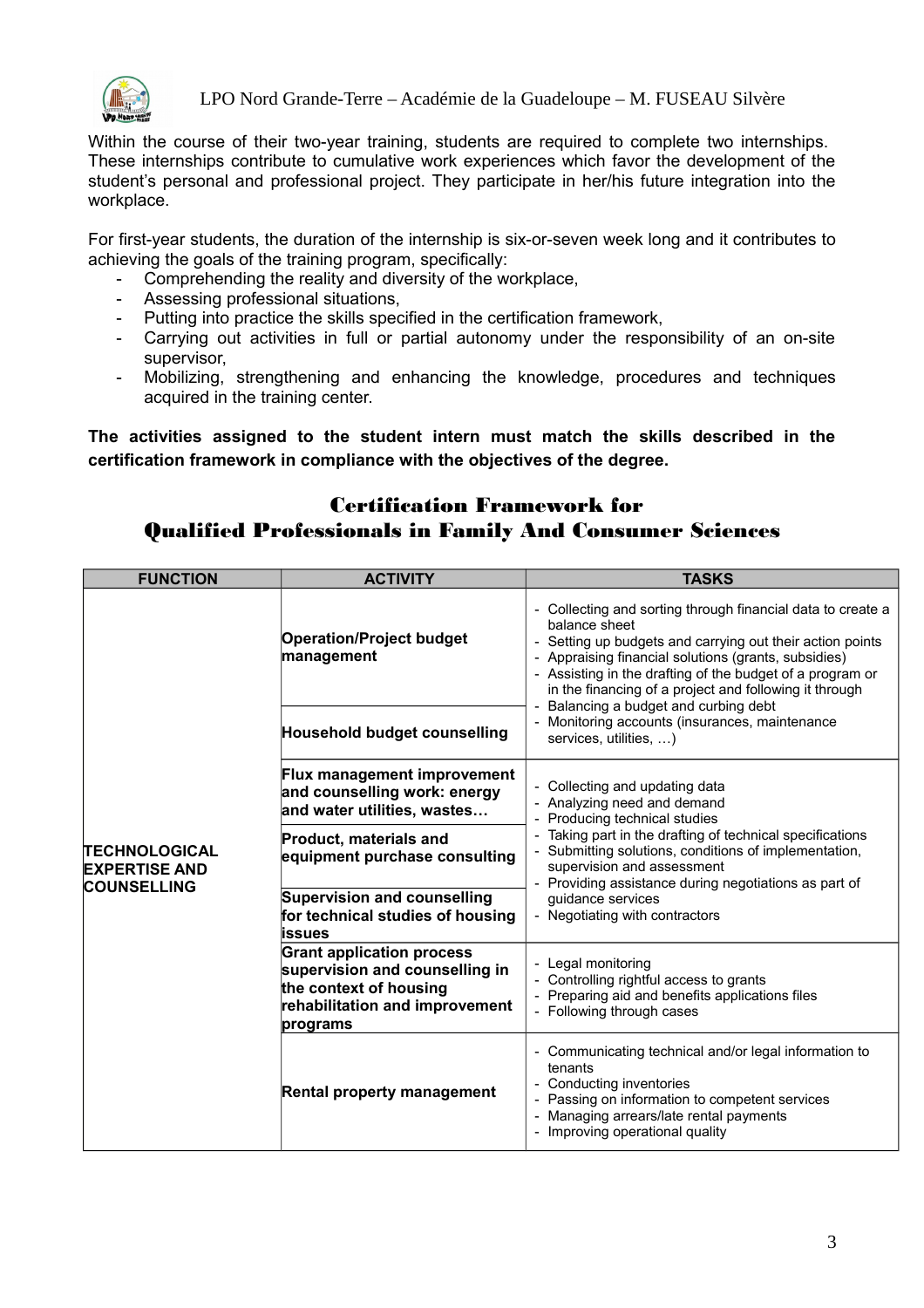

|                                                                                                                                | <b>Promotion of health and</b><br>well-being by raising<br>awareness about nutrition<br>and day-to day sustainable<br>development | - Collecting and updating data<br>- Analyzing need and demand<br>- Producing technical studies<br>Taking part in public health awareness initiatives<br>- Submitting solutions, conditions of implementation<br>and assessment                                                                            |
|--------------------------------------------------------------------------------------------------------------------------------|-----------------------------------------------------------------------------------------------------------------------------------|-----------------------------------------------------------------------------------------------------------------------------------------------------------------------------------------------------------------------------------------------------------------------------------------------------------|
| <b>TECHNICAL</b><br><b>MANAGEMENT OF DAY-</b><br><b>TO-DAY OPERATIONS IN</b><br>A SERVICE UNIT OR IN<br><b>AN ORGANIZATION</b> | Food service management                                                                                                           | - Contributing to meal planning<br>- Determining meal provision options<br>- Taking part in the drafting of technical<br>specifications<br>- Getting involved with subcontractor contracts<br>negotiations<br>- Developing and supervising meal provision<br>processes and food waste management          |
|                                                                                                                                | <b>Maintenance of premises</b>                                                                                                    | - Developing, implementing and monitoring<br>procedures, protocols<br>- Dealing with the management and procurement of<br>supplies, materials, and equipment<br>- Waste management                                                                                                                        |
|                                                                                                                                | Linen utilization and laundry<br>management                                                                                       | - Taking part in the drafting of technical<br>specifications<br>- Monitoring and reviewing subcontractors contracts                                                                                                                                                                                       |
|                                                                                                                                | <b>Spatial planning</b>                                                                                                           | - Contributing to the configuration of facilities<br>including reception areas, recreation rooms,<br>common eating areas, technical rooms<br>- Monitoring and assessment                                                                                                                                  |
|                                                                                                                                | <b>Contribution to the</b><br>improvement of operational<br>quality                                                               | - Developing procedures and documentation related<br>to quality control in accordance with current<br>standards<br>- Implementing quality procedures<br>- Effectiveness monitoring<br>- Identification and analysis of atypical or<br>dysfunctional situations<br>- Suggesting solutions for improvements |
|                                                                                                                                | Design, organization and<br>implementation of individual<br>and collective educational<br>initiatives                             | - Public reception<br>Building professional documentation<br>- Assessing needs and constraints and taking them<br>into consideration<br>- Setting goals<br>- Planning training sessions/teaching sequences<br>Evaluation                                                                                  |
| <b>TRAINING DELIVERY</b><br><b>PROFESSIONAL</b><br><b>COMMUNICATION</b>                                                        | <b>Production of professional</b><br>and technical documentation                                                                  | - Producing methodological tools and technical<br>documents<br>- Producing written/oral/visual communication<br>media                                                                                                                                                                                     |
|                                                                                                                                | <b>Teamwork development and</b><br>ongoing monitoring                                                                             | - Organizing and coordinating teamwork<br>- Monitoring teamwork operations<br>- Contributing to team member performance<br>reviews<br>- Assessing training needs and suggesting a<br>training program                                                                                                     |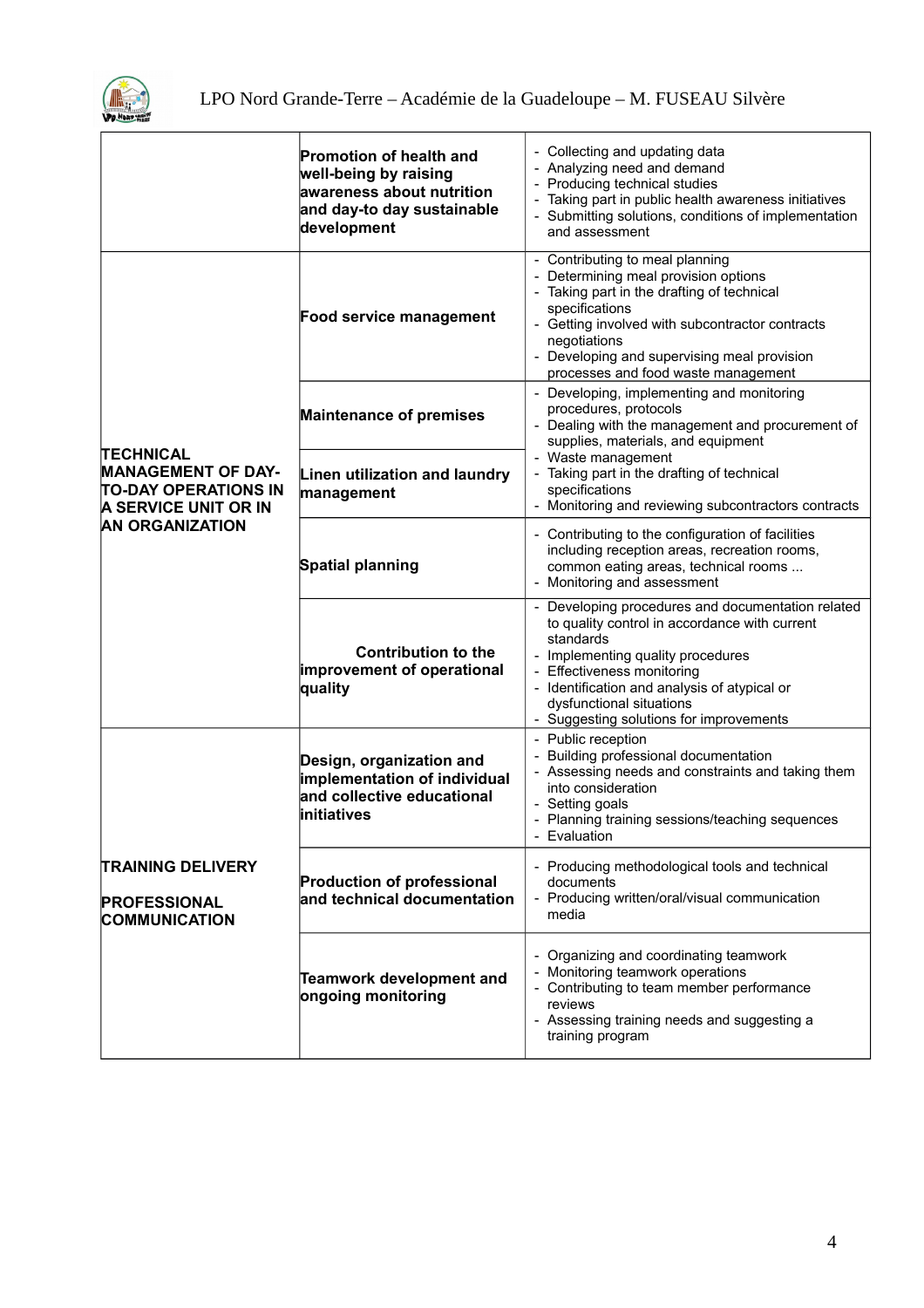

### INTERNSHIP PROJECT (First-year curriculum)

**Each internship should achieve some of the goals listed below: Over the course of the first and second internships, all of these objectives must be completed.**

**Specify the tasks that will be assigned to the student with regard to the objectives defined by this internship program.**

| <b>INTERNSHIP OBJECTIVES</b>                                                                                                           | <b>ASSIGNED TASKS</b> |
|----------------------------------------------------------------------------------------------------------------------------------------|-----------------------|
| Comprehending the reality and diversity of the workplace                                                                               |                       |
| Analyzing the characteristics of an organization or an<br>establishment and/or a service, a local area in its various<br>perspectives. |                       |
| Identifying the characteristics of targeted individuals; Their<br>needs and demands, and suggesting appropriate solutions.             |                       |
| Identifying and analyzing the services offered by the<br>organization and its partners; Contributing to their<br>implementation.       |                       |
| Identifying and engaging in institutional and inter-institutional<br>dynamics; Engaging in collaborative partnerships or networks.     |                       |
| Participating in studies and operations carried out in the<br>areas of expertise, consulting, technical management.                    |                       |
| Participating in daily life planning in a service/in an<br>organization.                                                               |                       |
| Participating in the development of a project-based<br>approach/a quality-based approach.                                              |                       |
| Making use of training techniques for participatory meetings<br>and workshops                                                          |                       |
| Assessing the events and operations that have been carried<br>lout                                                                     |                       |
| Contributing to teamwork development; Reporting on one's<br>work within the organization.                                              |                       |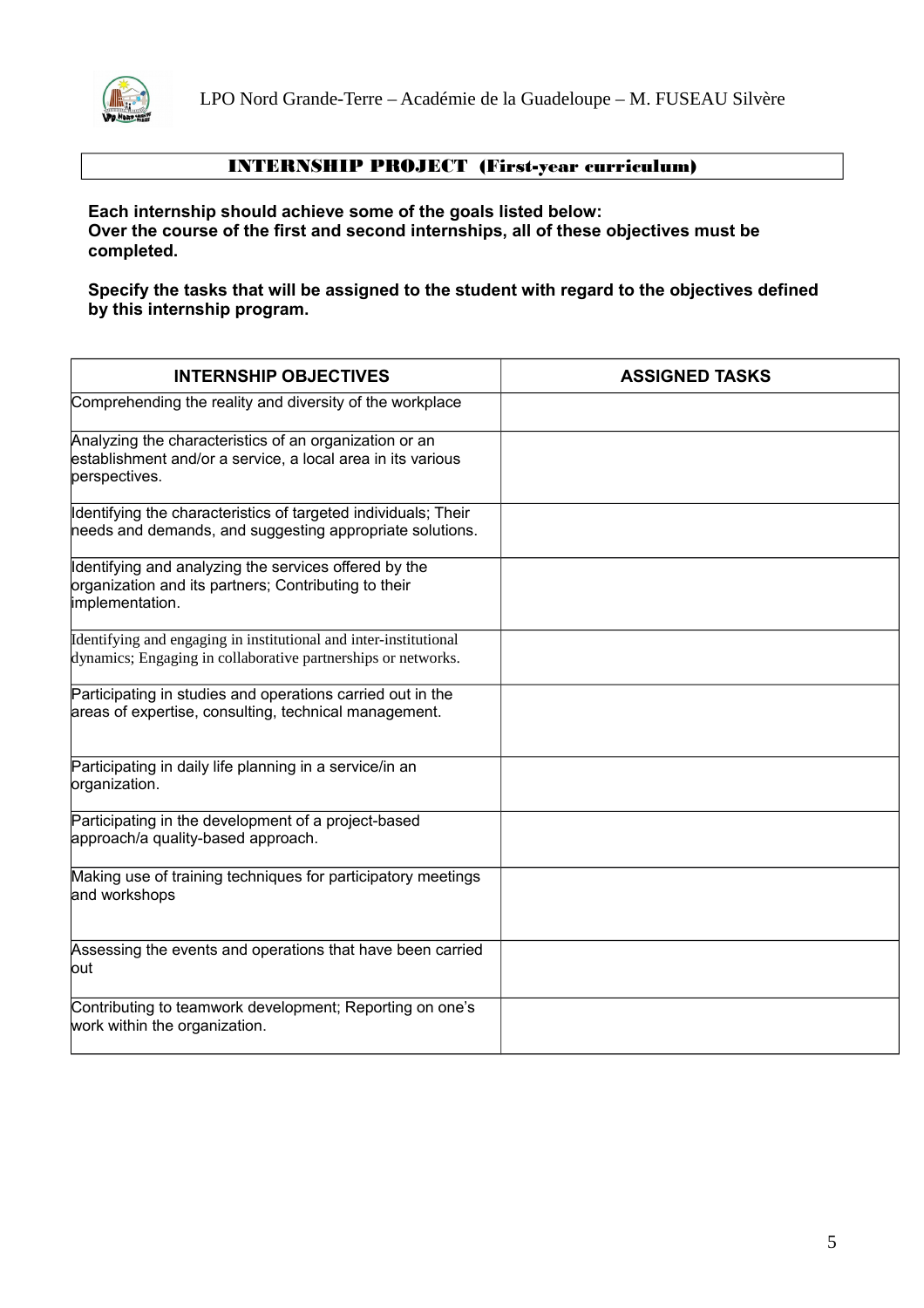

#### COMPETENCIES TO BE DEVELOPED IN RELATION WITH THE FCS CERTIFICATION FRAMEWORK

| <b>Competency framework</b>                                                                                                                                   | <b>Competencies to be</b><br>gained from the<br>internship <sup>1</sup> |
|---------------------------------------------------------------------------------------------------------------------------------------------------------------|-------------------------------------------------------------------------|
| C1.1: Providing technical, scientific and legal monitoring. <sup>2</sup>                                                                                      |                                                                         |
| C1.4: Conducting a technical study in the areas of consumption, budget, housing,<br>environment-energy, health-nutrition-hygiene.                             |                                                                         |
| C1.5: Developing and implementing projects for local management of the ecological<br>environment with local residents and local organizations.                |                                                                         |
| C1.6: Setting up a budget; Getting financing documents together.                                                                                              |                                                                         |
| C1.7: Managing the budget of an individual or collective event.                                                                                               |                                                                         |
| C1.8: Maintaining and measuring service quality.                                                                                                              |                                                                         |
| C1.9: Coordinating a team.                                                                                                                                    |                                                                         |
| C2.B.1: Measuring the needs of targeted individuals. <sup>2</sup>                                                                                             |                                                                         |
| C1.3; C2.C.1; C2.C.2: Establishing and/or designing and/or conducting consultancy,<br>educational workshops and training activities related to everyday life. |                                                                         |
| C2.C.3: Assessing the activities and operations that have been rolled out.                                                                                    |                                                                         |
| C3.1: Developing a communication plan for targeted individuals.                                                                                               |                                                                         |
| C4.1: Develop work processes through partnerships/organizational networks and joining in<br>institutional dynamics.                                           |                                                                         |
| C4.2: Complying with institutional logics and organizational strategies                                                                                       |                                                                         |
| C4.7: Contributing to the drafting of contract documents with partners/counterparts.                                                                          |                                                                         |
| C5.1: Planning and/or coordinating operations within a service or an organization.                                                                            |                                                                         |
| C5.2: Dealing with the management and procurement of supplies, materials, and equipment.                                                                      |                                                                         |
| C5.3: C5.3: Monitoring the state of living spaces                                                                                                             |                                                                         |

**During the course of the internship, the student intern will develop a project in relation to at least one of the objectives assigned to this internship.**

**Based on a professional situation experienced during the internship, and with regard to a clearly identified need, the student intern is expected to develop all or part of an advising, facilitating and training project. The project will focus on the fields of everyday life: food-health, budget, consumption, environment-energy, housing.**

**At the end of the internship, the student is expected to complete and submit a summary report/note. Section E4 examination is related to the assessment of the project.**

<span id="page-5-0"></span>1Check the corresponding boxes

<span id="page-5-1"></span>2Competencies used but not evaluated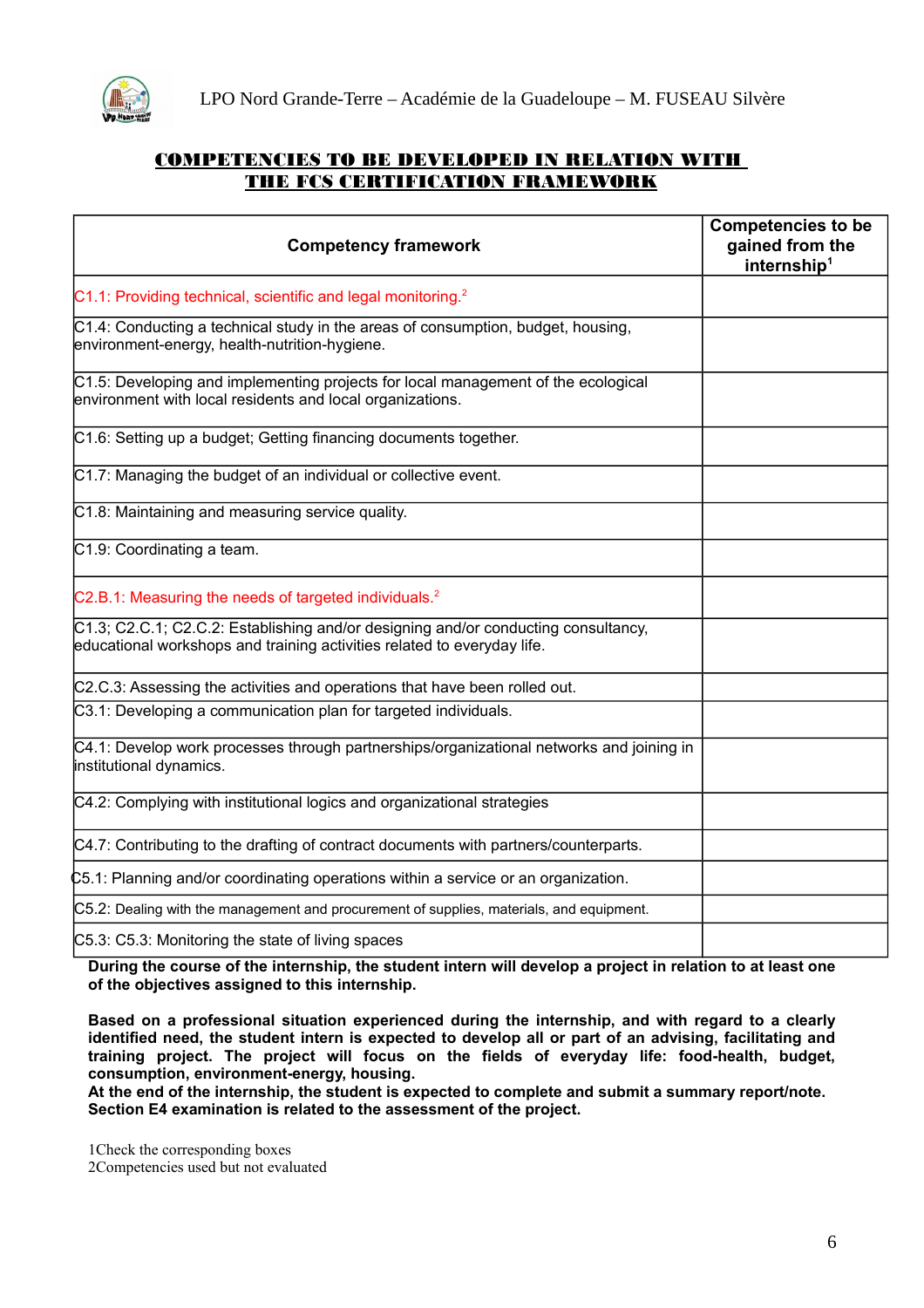

LPO Nord Grande-Terre – Académie de la Guadeloupe – M. FUSEAU Silvère

#### **Internship terms**

*To be completed by the on-site supervisor: Specify the supervisory modalities of the student intern both from the organizational and professional training perspectives.*

**This training project commits the three partners to the training course.**

**On-Site Internship Coordinating Condinating Student Intern's** *Supervisor's signature Teacher's signature signature*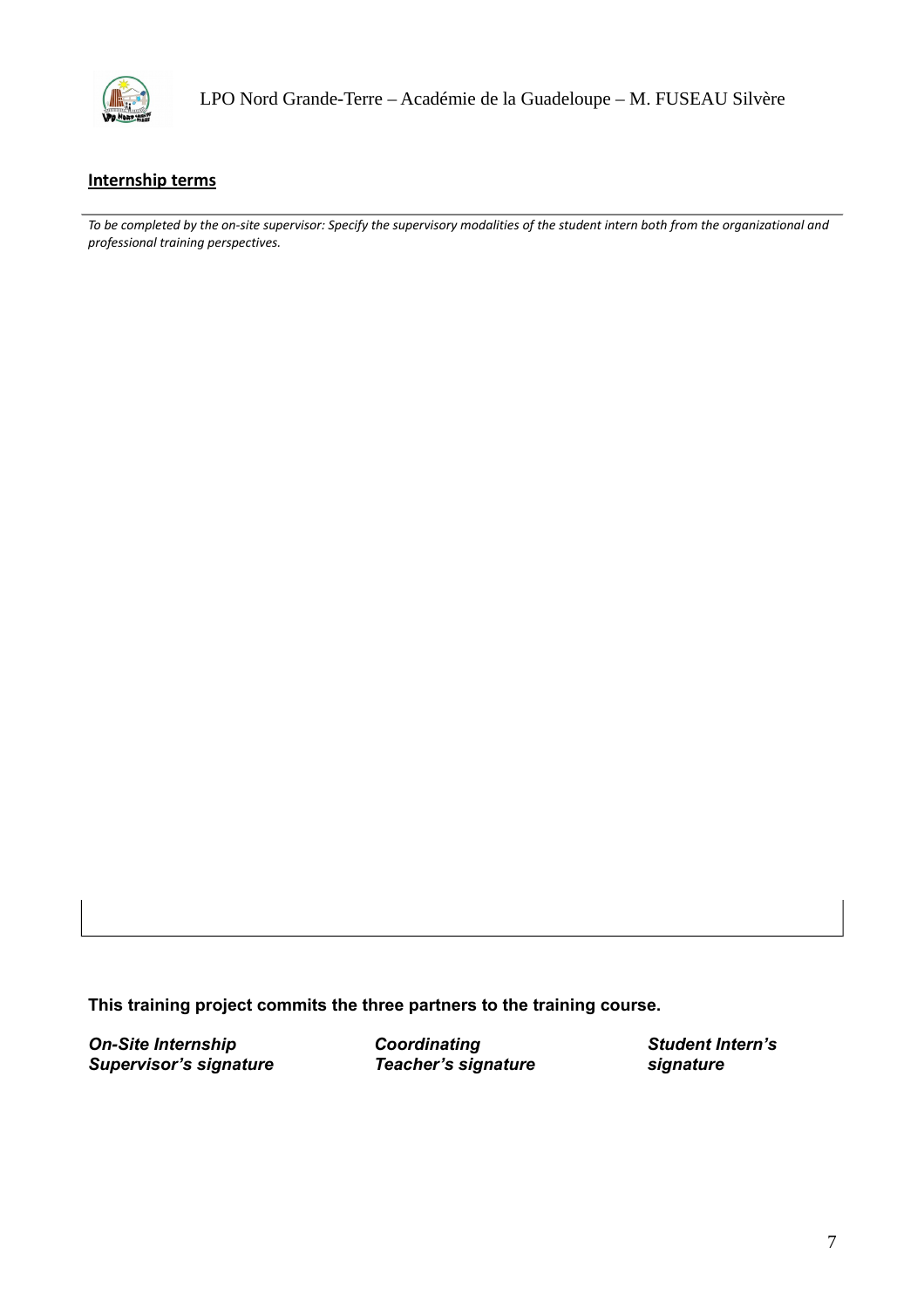

**At the end of the first-year internship, the performance of the student intern is evaluated from a professional standpoint and assigned a mark by the on-site internship supervisor with regard to the objectives selected and with regard to the student's involvement.**

**The student will produce a 4-page note focused on the detailed analysis of an activity that was conducted and which corresponded to one or more objectives. This note will be marked by the educational supervisor or the coordinating teacher.**

**The two marks mentioned above will be averaged out to compute the final mark, this mark will be used for the intermediate second-year results.**

### ON-SITE INTERNSHIP SUPERVISOR'S FINAL ASSESSMENT

**Training Center / School: Organization:** Full mailing address The South of Texas Full mailing address Phone: Phone: Phone: Phone: Phone: Phone: Phone: Phone: Phone: Phone: Phone: Phone: Phone: Phone: Phone: Phone: Phone: Phone: Phone: Phone: Phone: Phone: Phone: Phone: Phone: Phone: Phone: Phone: Phone: Phone: Phone: Phone Fax: Fax: E-mail: E-mail: **Student Intern: Senior Manager:** Last name: Position: First name:

**Name of Coordinating Teacher:** Position / Status:

**On-site Internship Supervisor:**

### **STUDENT INVOLVEMENT**

| <b>Professional attitudes</b>                                                       | <b>Very</b><br>satisfactory | Satisfactory | <b>Unsatisfactory</b> |
|-------------------------------------------------------------------------------------|-----------------------------|--------------|-----------------------|
| Ability to take into account the characteristics of the host                        |                             |              |                       |
| organization (staff, visitors, work process, organization )<br>land its context.    |                             |              |                       |
| Organizational skills (time and workspace, punctuality)                             |                             |              |                       |
| Interpersonal Skills / Human relations skills                                       |                             |              |                       |
| (communication skills, tactfulness, discretion, respect for<br>professional ethics) |                             |              |                       |
| Intellectual curiosity                                                              |                             |              |                       |
| Ability to take responsibility and initiative                                       |                             |              |                       |
| Ability for self-assessment                                                         |                             |              |                       |
| Subtotal (out of 6)                                                                 |                             |              |                       |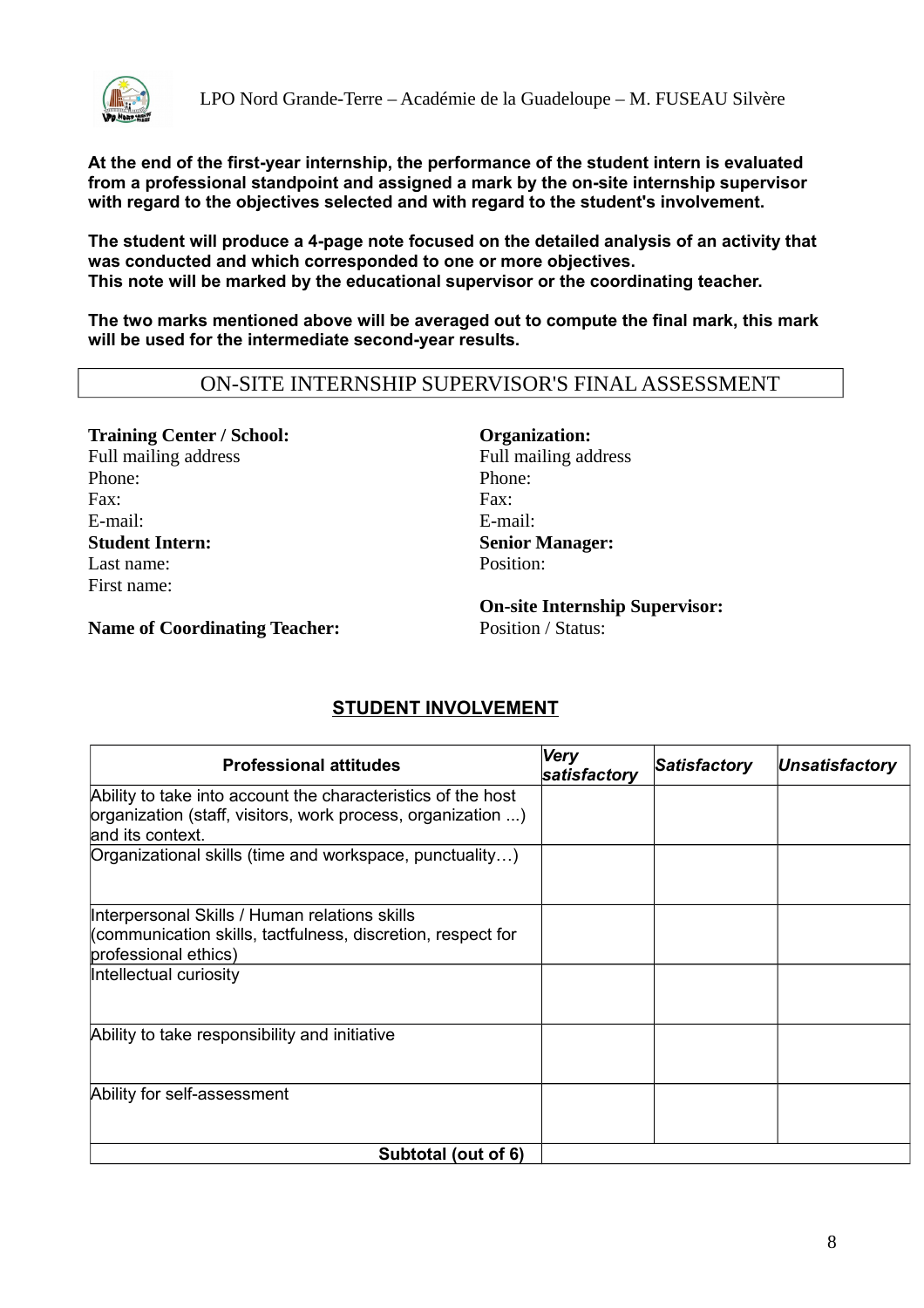

## **ACHIEVEMENT OF OBJECTIVES**

| Objectives of the internship                                                                                                           | Objectives<br>fully | Objectives<br>achipetially achieved not achieved | Objectives | Objectives<br>not<br>evaluated |
|----------------------------------------------------------------------------------------------------------------------------------------|---------------------|--------------------------------------------------|------------|--------------------------------|
| Comprehending the reality and diversity of the workplace                                                                               |                     |                                                  |            |                                |
| Analyzing the characteristics of an organization or an<br>establishment and/or a service, a local area in its various<br>perspectives. |                     |                                                  |            |                                |
| Identifying the characteristics of targeted individuals;<br>Their needs and demands, and suggesting appropriate<br>solutions.          |                     |                                                  |            |                                |
| Identifying and analyzing the services offered by the<br>organization and its partners; Contributing to their<br>implementation.       |                     |                                                  |            |                                |
| Identifying and engaging in institutional and inter-<br>institutional dynamics; Engaging in collaborative<br>partnerships or networks. |                     |                                                  |            |                                |
| Participating in studies and operations carried<br>out in the areas of expertise, consulting,<br>technical management.                 |                     |                                                  |            |                                |
| Participating in daily life planning in a<br>service/in an organization.                                                               |                     |                                                  |            |                                |
| Participating in the development of a project-based<br>approach/a quality-based approach.                                              |                     |                                                  |            |                                |
| Making use of training techniques for<br>participatory meetings and workshops                                                          |                     |                                                  |            |                                |
| Assessing the events and operations that have been carried<br>lout.                                                                    |                     |                                                  |            |                                |
| Contributing to teamwork development; Reporting on one's<br>work within the organization.                                              |                     |                                                  |            |                                |
| Subtotal (out of 14)                                                                                                                   |                     |                                                  |            |                                |

**Objectives stated in bold must be set first and foremost.**

#### General appreciation:

|                                                                                                                   | <b>Mark:</b>                 | '20 |
|-------------------------------------------------------------------------------------------------------------------|------------------------------|-----|
| <b>FULL NAME:</b><br>Position:                                                                                    | Signature and official stamp |     |
| I hereby (the student intern) confirm that I have<br>read and understood all the above statements.<br>(Signature) | Date :                       |     |